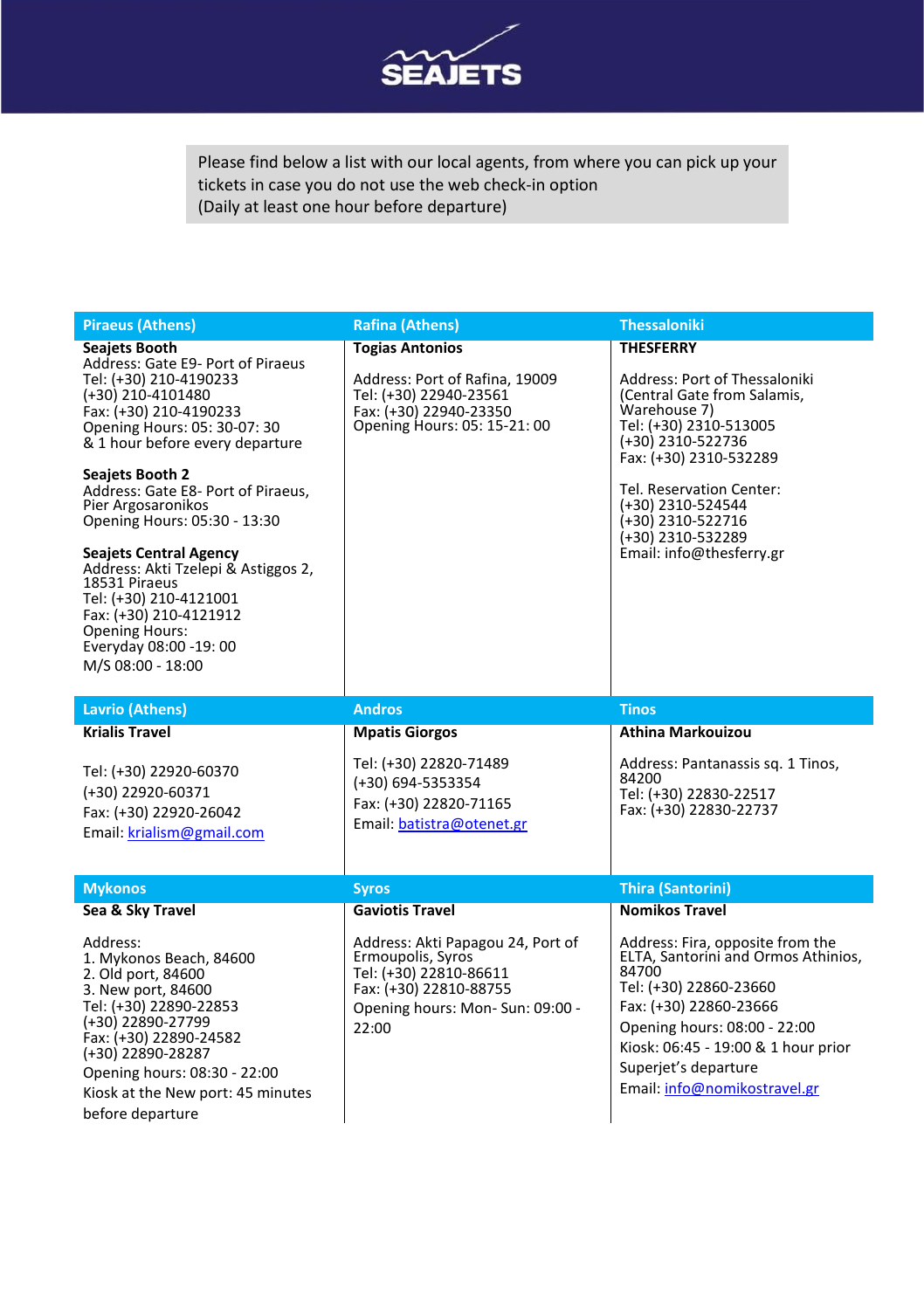

| <b>Kythnos</b>                                                                                                                                                                              | <b>Serifos</b>                                                                                                                                                                    | <b>Kimolos</b>                                                                                                                                                                                                                     |
|---------------------------------------------------------------------------------------------------------------------------------------------------------------------------------------------|-----------------------------------------------------------------------------------------------------------------------------------------------------------------------------------|------------------------------------------------------------------------------------------------------------------------------------------------------------------------------------------------------------------------------------|
| Larentzakis Travel                                                                                                                                                                          | <b>Kondylis Shipping &amp; Tourism</b>                                                                                                                                            | <b>Maganiotis Travel</b>                                                                                                                                                                                                           |
| Tel: (+30) 22810-32104<br>Fax: (+30) 22810-32291<br>Email: anlarent@otenet.gr                                                                                                               | Address: Livadi, Port of Serifos 84005<br>Tel: (+30) 22810-52340<br>(+30) 22810-52135<br>Fax: (+30) 22810-52235<br>Email: kondilisagency@gmail.com                                | Address: 84004, Kimolos<br>Tel: (+30) 22870-51000<br>Fax: (+30) 22870-51600<br>Opening hours: 08:30 -14:30 & 17:30 -<br>22:30<br>Email: smagan@otenet.gr                                                                           |
| <b>Milos</b>                                                                                                                                                                                | <b>Sifnos</b>                                                                                                                                                                     | <b>Paros</b>                                                                                                                                                                                                                       |
| <b>Riva Travel</b>                                                                                                                                                                          | <b>Podotas Group</b>                                                                                                                                                              | <b>Paros Travel</b>                                                                                                                                                                                                                |
| Address: Adamas, Milos, 84801<br>Tel: (+30) 22870-24024<br>$(+30)$ 22870-21318<br>Fax: (+30) 22870-28005<br>Opening hours: 08:30 - 23:00                                                    | Address: Kamares, 84003, Sifnos<br>Tel: (+30) 22840-33973<br>$(+30)$ 22840-33973<br>Fax: (+30) 22840-33923<br>Opening hours: 08:00 - 21:30<br>Email: podotasgroup@syr.forthnet.gr | Address: 12 Ekatontapilianis str.<br>84 400 Port of Parikia - Paros<br>Tel: (+30) 22840 28115, (+30) 22840<br>24616<br>info@parostravel.gr<br><b>Holidays Travel</b><br>Address: Port of Paroikia, 84401<br>Tel: (+30) 22840-24616 |
|                                                                                                                                                                                             |                                                                                                                                                                                   | (+30) 22840-24816<br>Fax: (+30) 22840-23257                                                                                                                                                                                        |
|                                                                                                                                                                                             |                                                                                                                                                                                   | Email: info@holidays-travel.gr                                                                                                                                                                                                     |
|                                                                                                                                                                                             |                                                                                                                                                                                   | Opening hours: 08:30 - 22:00                                                                                                                                                                                                       |
| <b>Naxos</b><br><b>Passenger Tours</b>                                                                                                                                                      | <b>Folegandros</b><br><b>Diaplous Tourist Office</b>                                                                                                                              | <b>Donousa</b><br><b>Sigalas Travel</b>                                                                                                                                                                                            |
| Address: Beach of Naxos, 84300<br>Tel: (+30) 22850-24371<br>Fax: (+30) 22850-24581<br>Opening hours: 07:00 - 23:00                                                                          | Address: Chora, Folegandros 84011<br>Tel: (+30) 22860-41158<br>Fax: (+30) 22860-22120<br>Opening hours: 09:00 - 14:30 & 17:00 -<br>23:00 - Kiosk: 30 minutes prior<br>departure   | Address: Port of Paroikia 84401<br>Tel: (+30) 22850-51570<br>$(+30)$ 694-2269219<br>Email: xsigalas@yahoo.gr                                                                                                                       |
| <b>Amorgos</b>                                                                                                                                                                              | <b>Koufonisi</b>                                                                                                                                                                  | <b>Schinousa</b>                                                                                                                                                                                                                   |
| <b>Theologitou Zoe</b>                                                                                                                                                                      | <b>Prassinou Katerina</b>                                                                                                                                                         | <b>Paralos Travel</b>                                                                                                                                                                                                              |
| Address: Katapola, Amorgos 84006<br>Tel: (+30) 22850-71256<br>Fax: (+30) 22850-74119<br>Opening hours: 09:30 - 14:30 & 16:30 -<br>23:00                                                     | Address: Koufonisi 84300<br>Tel: (+30) 22850-71438<br>(+30) 22850-74249<br>Fax: (+30) 22850-74214<br>Opening hours: 07:00 - 23:00                                                 | Tel: (+30) 22850-71160<br>(+30) 22850-29349<br>$(+30)$ 697-9210168<br>Fax: (+30) 22850-71957<br>Email: sparalos@otenet.gr                                                                                                          |
| <b>Naytilos Travel Address (Vekris</b><br>Eleftherios)<br>Address: Aegiali, Amorgos<br>Tel: (+30) 22850-73032<br>(+30) 693-7093991<br>Fax: (+30) 22850-73231<br>Email: nautilos@amorgos.net |                                                                                                                                                                                   |                                                                                                                                                                                                                                    |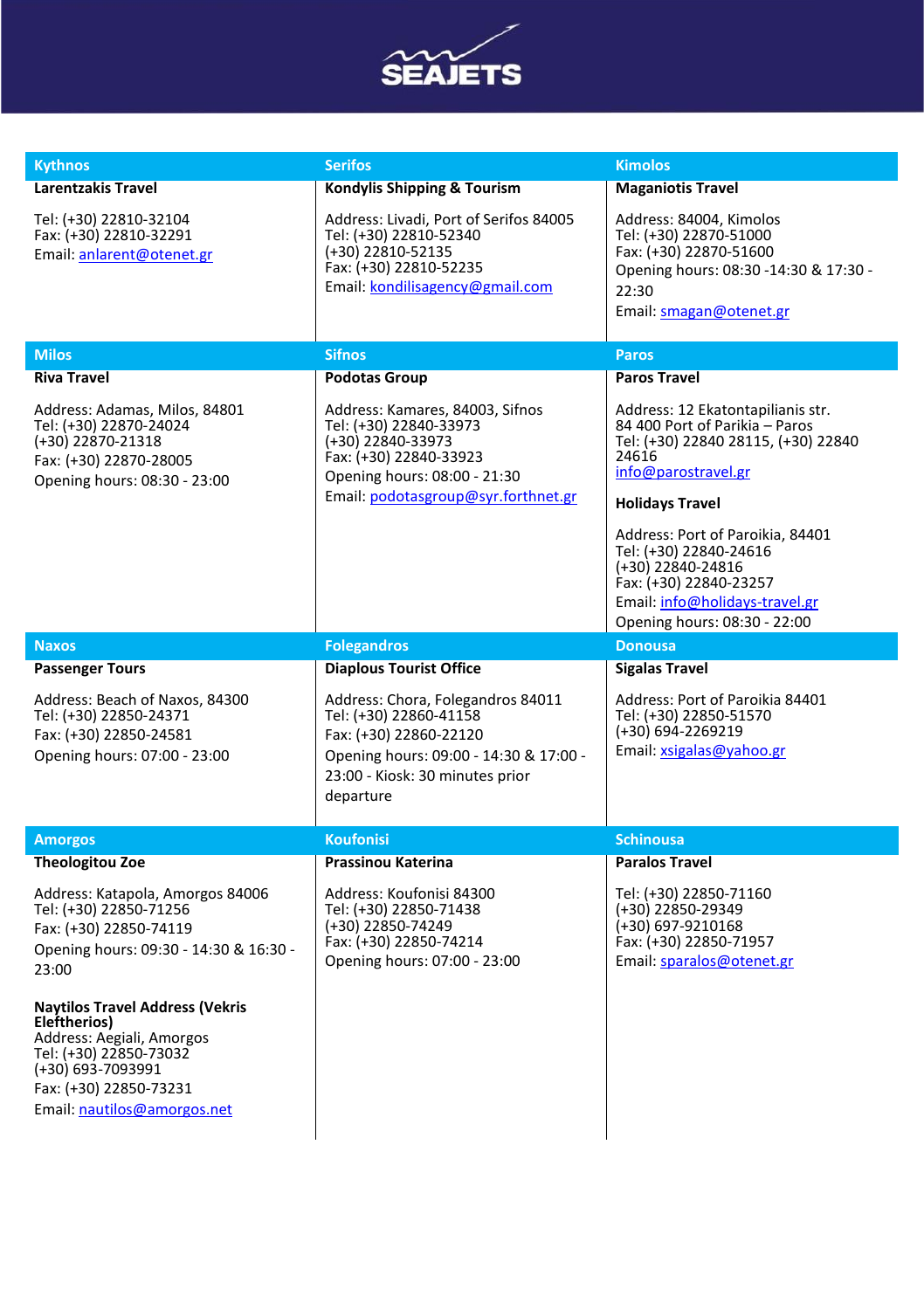

| <b>Anafi</b><br><b>Anafi Travel</b><br>Address: Port of Anafi<br>Tel: (+30) 22860-61218                                                                                              | <b>Heraklion (Crete)</b><br><b>Paleologos Travel</b>                                                                                                                                                                                                                                                                                | <b>Rethimno (Crete)</b><br><b>Dolphin Express 1</b>                                                                                                                                                                                                 |
|--------------------------------------------------------------------------------------------------------------------------------------------------------------------------------------|-------------------------------------------------------------------------------------------------------------------------------------------------------------------------------------------------------------------------------------------------------------------------------------------------------------------------------------|-----------------------------------------------------------------------------------------------------------------------------------------------------------------------------------------------------------------------------------------------------|
|                                                                                                                                                                                      |                                                                                                                                                                                                                                                                                                                                     |                                                                                                                                                                                                                                                     |
|                                                                                                                                                                                      |                                                                                                                                                                                                                                                                                                                                     |                                                                                                                                                                                                                                                     |
| $(+30)$ 22860-61408<br>Fax: (+30) 22860-61300<br>Anafi Tours (Roussou Evagelia)<br>Tel: (+30) 22860-61220<br>(+30) 22860-61407<br>(+30) 690-8098045<br>Email: roussoutravel@yahoo.gr | Address: 5 str.25 <sup>th</sup> August, Heraklion,<br>71202<br>Alternatively, at the port's kiosk, prior to<br>the departure.<br>Tel: (+30) 2810-346185<br>Fax: (+30) 2810-346208<br>Opening hours: Mon- Fri: 09:00 - 20:30<br>Sat: 09:00 - 15:00 Sun: Closed<br>Seajets - Paleologos Port Kiosk - Opens<br>1 hour before departure | Address: El. Venizelou 90, 74100<br>Tel: (+30) 28310-57666<br>Fax: (+30) 28310-58020<br>Opening hours: 09:00 - 22:00<br>Email: info@dolphin-cruises.com<br>Dolphin Express port kiosk<br>Marina port<br>Open Tuesday and Saturday: 06:00 -<br>08:00 |
| <b>Alonissos</b>                                                                                                                                                                     | <b>Skiathos</b>                                                                                                                                                                                                                                                                                                                     | <b>Skopelos</b>                                                                                                                                                                                                                                     |
| <b>VLAIKOS TRAVEL</b>                                                                                                                                                                | <b>SKIATHOS OE</b>                                                                                                                                                                                                                                                                                                                  | <b>SEAJETS</b>                                                                                                                                                                                                                                      |
| Address: Patitiri, Alonissos, 37005<br>Tel: (+30) 24240-65220<br>Fax: (+30) 24240-65195                                                                                              | Address: Beach of Skiathos, 37002<br>Tel: (+30) 24270-22209<br>Fax: (+30) 24270-22750                                                                                                                                                                                                                                               | Address: Skopelos, 37003<br>Tel: (+30) 24240 22400 / 22010<br>Fax:<br>Email: seajetsskopelos@gmail.com                                                                                                                                              |
| los                                                                                                                                                                                  | <b>Iraklia</b>                                                                                                                                                                                                                                                                                                                      | <b>Sikinos</b>                                                                                                                                                                                                                                      |
| <b>Acteon Travel</b>                                                                                                                                                                 | <b>Gavalas Tours</b>                                                                                                                                                                                                                                                                                                                | <b>Kountouris Panagiotis</b>                                                                                                                                                                                                                        |
| Address: los Port, los, 84003<br>Tel: (+30) 22860-91343<br>Fax:(+30) 22860-91088                                                                                                     | Tel: (+30) 22850-71539<br>Fax: (+30) 22850-71561<br>Email: gavalasvagelis@gmail.com                                                                                                                                                                                                                                                 | Tel: (+30) 22860-51232<br>$(+30)$ 22860-51168<br>Fax: (+30) 22860-51232<br>Email: kountourie tra<br>تمطونها                                                                                                                                         |
| Kea                                                                                                                                                                                  | Kythira/Antikythiraα                                                                                                                                                                                                                                                                                                                | Kissamos / Chania (Crete)                                                                                                                                                                                                                           |
| <b>Kea Travel</b><br>Tel: (+30) 22880-21920<br>Fax: (+30) 22880-21921<br>info@keatravel.gr                                                                                           | <b>Drakakis Tours</b><br>Address: Kythira Port, 80100<br>$(+30)$ 27360 - 31160<br>Tel :<br>$(+30)$ 27360 - 31760<br>Fax:                                                                                                                                                                                                            | <b>Gelasakis Travel</b><br>Address: Kissamos Port, 73200<br>30 25 <sup>th</sup> March Street Souda, 73200<br>$(+30)$ 28210 - 89360<br>Tel:<br>(+30) 28210 - 89334<br>Fax:                                                                           |
| <b>Gythio</b>                                                                                                                                                                        | <b>Limnos (Mirina)/Agios Efstratios</b>                                                                                                                                                                                                                                                                                             | <b>Kavala</b>                                                                                                                                                                                                                                       |
| <b>Rozakis Shipping and Travel Agency</b>                                                                                                                                            | <b>Pravlis Travel</b>                                                                                                                                                                                                                                                                                                               | <b>Kavala Tours</b>                                                                                                                                                                                                                                 |
| Address : Githio Port<br>5 King Pavlos Str., Gythio, 23200<br>Tel:<br>(+30) 27330-22207<br>(+30) 27330-22229<br>Fax:                                                                 | Address: Limnos (Mirina) Port, 81400<br>Tel:<br>(+30) 22540-24446<br>(+30) 22540-22471<br>Fax:                                                                                                                                                                                                                                      | Address: Kavala Port, 65302<br>Tel:<br>(+30) 2510-228831<br>(+30) 2510-836082<br>Fax:                                                                                                                                                               |
| <b>Chios (Mesta)</b>                                                                                                                                                                 | <b>Karpathos</b>                                                                                                                                                                                                                                                                                                                    | <b>Kassos</b>                                                                                                                                                                                                                                       |
| <b>Sunrise Tours</b>                                                                                                                                                                 | Possi Travel - Pigadia                                                                                                                                                                                                                                                                                                              | <b>Kassos Travel</b>                                                                                                                                                                                                                                |
| Address: Chios (Mesta) Port, 82131<br>Central: 28 Kanari str., Chios, 82131<br>Sub office: 10 Aigeou str., Chios, 82131<br>(+30) 22710-41390<br>Tel :<br>(+30) 22710-41391<br>Fax:   | Address: Iroon Politexniou, 85700<br>Tel:<br>(+30) 2245022627<br>Email: possi.travel@hotmail.com<br><b>Orfanos Travel- Diafani</b><br>Address: Diafani<br>Tel:<br>(+30) 2245051410                                                                                                                                                  | Address: Kassos, 85800<br>Tel:<br>(+30) 2245041323<br>(+30) 2245041036<br>Fax:                                                                                                                                                                      |

[ORFANOS.HOTEL@GMAIL.COM](mailto:ORFANOS.HOTEL@GMAIL.COM)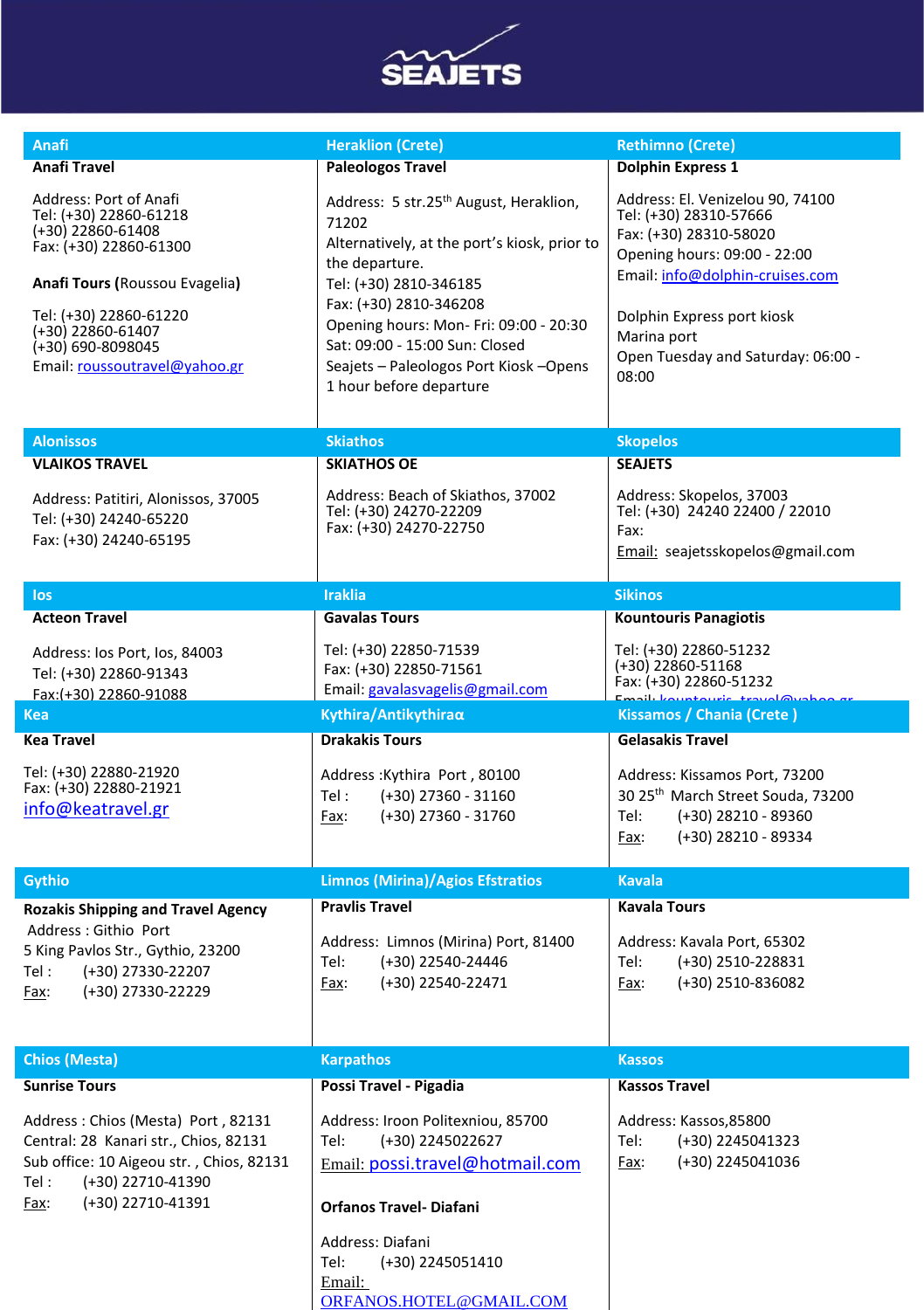

| <b>Rodos</b>                                                                                                                                                                     | <b>Siteia</b>                                                                                                            | <b>Chalki</b>                                                                                                         |
|----------------------------------------------------------------------------------------------------------------------------------------------------------------------------------|--------------------------------------------------------------------------------------------------------------------------|-----------------------------------------------------------------------------------------------------------------------|
| <b>PSILLAKIS NIKOLAOS</b>                                                                                                                                                        | <b>Sitian Holiday</b>                                                                                                    | <b>Fedon Travel</b>                                                                                                   |
| Address: Rodos port, 85132<br>(+30 22410 34889<br>Tel :<br>Opening hours: Mon-Sat: 09:00 - 17:00,<br>Sun: 09:00-14:00<br><b>Email: info@rpsagents.gr</b>                         | Address: V.Kornarou 83, 72300<br>(+30) 2843028555<br>Tel:<br>(+30) 2843022492<br>Fax:<br>Email: sitianholidays@yahoo.com | Address: Chalki, 85110<br>(+30) 22460 45110<br>Tel :⊹<br>Email: info@fedonhalki.com                                   |
| <b>Mantoudi</b>                                                                                                                                                                  | <b>Karystos</b>                                                                                                          | <b>Agios Nikolaos (Crete)</b>                                                                                         |
| <b>Seajets Booth</b><br>Address: Port of Mantoudi<br>Tel :<br><b>Opening Hours:</b><br>2 hour before every departure                                                             | <b>South Evia Tours</b><br>Address: Amalias Sq. 7, 34001<br>(+30) 2224026200<br>Tel :<br>(+30) 2224029011<br>Fax:        | <b>Sea Star Shipping</b><br>Address: Port of Agios Nikolaos<br>(+30) 2810282322<br>Tel :-<br>(+30) 2810223511<br>Fax: |
| <b>Volos</b>                                                                                                                                                                     |                                                                                                                          |                                                                                                                       |
| <b>SPORADES SHIPPING &amp; TRAVEL</b><br><b>AGENCY</b><br>Address: Argonafton 33 & Port, Volos<br>38221<br><u>Tel:</u><br>(+30) 2421026140<br>Email: info@www.sporadesferries.gr |                                                                                                                          |                                                                                                                       |